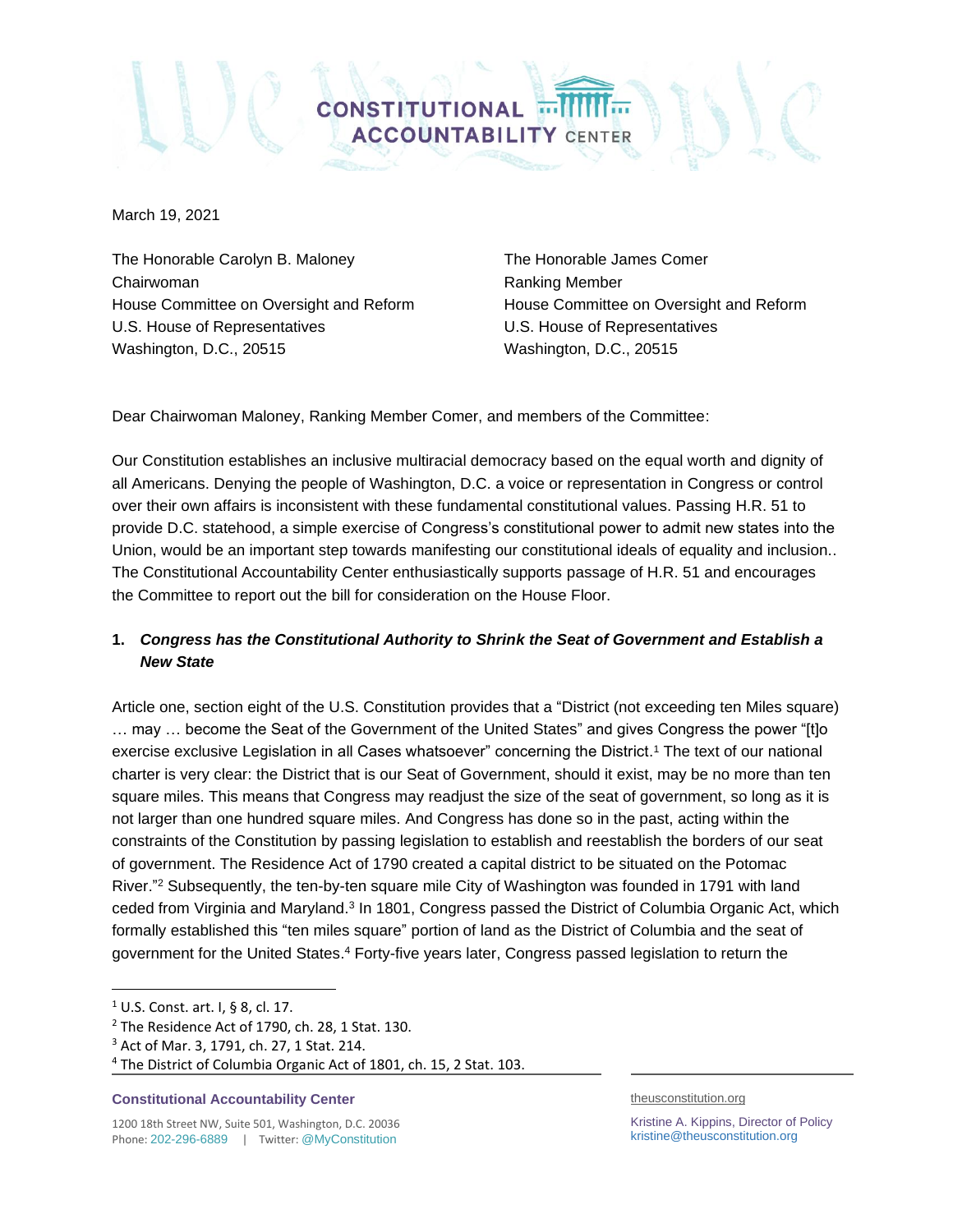Virginia-portion of D.C. to the Commonwealth, thereby shrinking the seat of government by approximately 30 square miles.<sup>5</sup>

Article four, section three of our Constitution states clearly that "[n]ew States may be admitted by the Congress into this Union."<sup>6</sup> Should the People's duly elected representatives choose to do so, new states may be admitted into the Union by simple legislation. And Congress has done so thirty-seven times, bringing us from thirteen fledgling colonies to fifty united states. The only caveat the Constitution provides is that new states cannot be carved out of existing states, nor multiple states or parts thereof combined to form a new state without the consent of the affected states—neither of which applies in the case of D.C.<sup>7</sup>

Despite the plain text of the Constitution, opponents to D.C. statehood claim that a constitutional amendment is necessary to grant statehood to Washington, D.C., specifically.<sup>8</sup> These arguments ignore Congress's enumerated powers in the New State Clause and the Seat of Government Clause. Congress has the power to create a new state out of the residential parts of Washington, D.C., while reducing the size of the federal district that contains the seat of government of the United States, which is exactly what H.R. 51 would do. The land H.R. 51 would convert into the 51<sup>st</sup> state is currently a territory. Over time, Congress has admitted 31 states from territories utilizing the New State Clause via simple legislation. Furthermore, H.R. 51 does not eliminate the existence of the district constituting the seat of government, it merely shrinks it, which Congress has also done in the past. H.R. 51 falls squarely within the express powers the Constitution grants to Congress.

Opponents of D.C. Statehood also claim that granting Washington D.C. statehood conflicts with the Twenty-Third Amendment,<sup>9</sup> which gives three votes in the electoral college to the "District constituting the seat of government."<sup>10</sup> The Twenty-Third Amendment does not limit Congress' constitutional authority to make the residential parts of Washington D.C into a state.<sup>11</sup> It gives three electoral votes to the seat of government regardless of the district's size. If Congress made Washington, D.C. into the 51st State, the Twenty-Third Amendment would effectively give the small number of residents who live in federal buildings, such as the President, the power to control those three votes. For that reason, H.R. 51 sets up an expedited process for repealing the Twenty-Third Amendment. But as a constitutional argument against statehood, the Twenty-Third Amendment fails. The Amendment simply does not constrain or impede Congress's power to grant statehood.

[https://www.bostonglobe.com/2020/06/21/opinion/constitution-says-no-dc-statehood/.](https://www.bostonglobe.com/2020/06/21/opinion/constitution-says-no-dc-statehood/)

<sup>10</sup> U.S. Const. amend. XXVIII, § 1, cl. 1.

<sup>5</sup> Act of July 9, 1846, ch. 35, 9 Stat. 35.

<sup>6</sup> U.S. Const. art. 4, § 3, cl. 1.

<sup>7</sup> *Id.* 

<sup>8</sup> R. Hewitt Pate, *D.C. Statehood: Not Without a Constitutional Amendment*, The Heritage Foundation (1993), [https://www.heritage.org/political-process/report/dc-statehood-not-without-constitutional-amendment.](https://www.heritage.org/political-process/report/dc-statehood-not-without-constitutional-amendment) 9 Jeff Jacoby, *The Constitution Says No to DC Statehood*, Boston Globe (June 21, 2020),

<sup>11</sup> Monica Hopkins & Adriel I. Cepeda, *DC Statehood Will Give Representation to City Residents and Rectify a Deep Injustice*, The Hill (Sept. 18, 2019), [https://thehill.com/blogs/congress-blog/politics/461836-dc-statehood-will-give](https://thehill.com/blogs/congress-blog/politics/461836-dc-statehood-will-give-representation-to-city-residents-and)[representation-to-city-residents-and.](https://thehill.com/blogs/congress-blog/politics/461836-dc-statehood-will-give-representation-to-city-residents-and)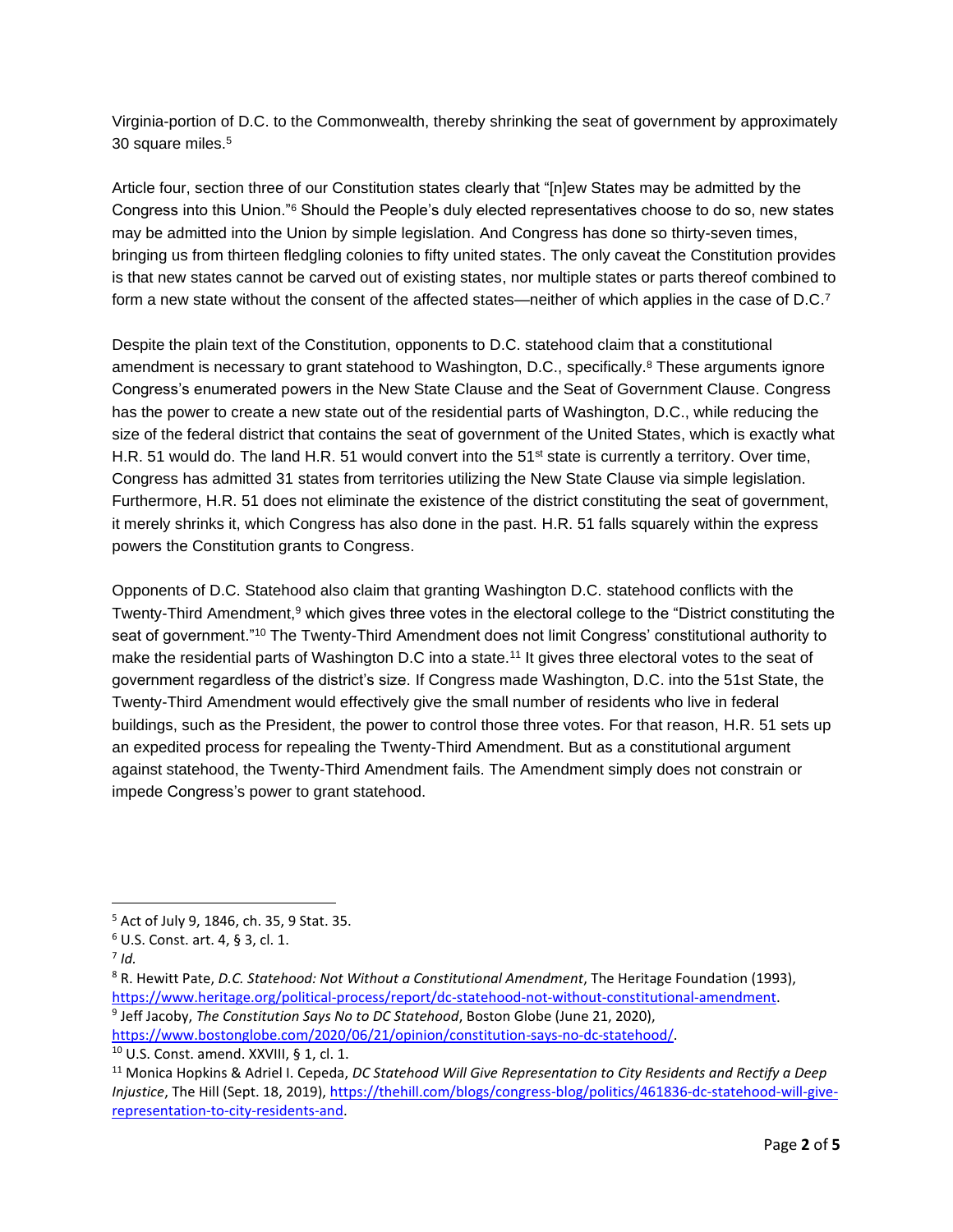### **2.** *The Denial of Full Voting Rights to the Citizens of Washington, D.C. is Undemocratic.*

The War of Independence was fought because American colonists could not bear the tyranny of a King and Parliament that made decisions about American society and American lives without any American representation in the decision-making. When our thirteen colonies joined together and declared their independence, they said with one voice that "[g]overnments are instituted among Men, deriving their just powers from the consent of the governed."<sup>12</sup> Congress, however, rules the people of the District of Columbia without their consent. Taxation without representation drove this country to revolution and independence. And yet, nearly 245 years later, D.C. residents obey federal laws and pay federal taxes without having a full say in the laws that govern them.

Currently, D.C. residents cannot elect members of Congress with full voting power, but federal lawmakers possess veto power over decisions made by the District's local government. This lack of power became particularly concerning during January 6's tragic Capitol riot, when D.C.'s Mayor could not activate D.C.'s National Guard to repel assaults by domestic terrorists.<sup>13</sup> To add insult to injury, National Guard units from other states can come into the city without the Mayor's consent.<sup>14</sup> But this lack of self-determination is apparent in more everyday contexts as well. For instance, Congress has restricted how the local Washington, D.C. government spends its locally raised tax dollars. It also appoints local judges. Congress has failed to act on several of D.C.'s judicial vacancies—one seat has been vacant since November 2013.<sup>15</sup> And D.C. cannot change the composition of its local government (by expanding the City Council, for example) without the express permission of the U.S. Congress.<sup>16</sup>

There is no legitimate reason to continue disenfranchising the over 710,000 residents of Washington, D.C. Throughout our history, We the People have amended our Constitution to make our democracy more open, inclusive, and just, but Washington D.C. continues to be, as Frederick Douglass long ago lamented, the "one spot where there is no government for the people, of the people, and by the people. Its citizens submit to rulers whom they have had no choice in selecting. They obey laws which they had no voice in making. They have a plenty of taxation, but no representation."<sup>17</sup> There is no right guaranteed by more parts of the Constitution than the right to vote.<sup>18</sup> And yet, the citizens of Washington D.C. continue to live with the reality that their local laws may be overturned by Congress, a body where they have no meaningful representation, even as they yet must comply with laws Congress chooses to pass.

<sup>&</sup>lt;sup>12</sup> The Declaration of Independence para. 2. (U.S. 1776).

<sup>13</sup> Ian Ayres, *Op-Ed: Why the Capitol Riot Could Speed Up D.C.'s Path to Statehood*, L.A. Times (Jan. 25, 2021), [https://www.latimes.com/opinion/story/2021-01-25/d-c-statehood-capitol-riot.](https://www.latimes.com/opinion/story/2021-01-25/d-c-statehood-capitol-riot)

<sup>14</sup> Dominique Maria Bonessi, *Your Questions About How The National Guard Works In D.C., Answered*, DCist (Jan. 11, 2021), [https://dcist.com/story/21/01/11/dc-national-guard-deployment-capitol-delay/.](https://dcist.com/story/21/01/11/dc-national-guard-deployment-capitol-delay/)

<sup>15</sup> Martin Austermuhle, *Judges Say 'Unprecedented' Vacancies At D.C. Court Are Slowing The Legal System*, DCist (Apr. 15, 2019), [https://dcist.com/story/19/04/15/judges-say-unprecedented-vacancies-at-d-c-court-are-slowing](https://dcist.com/story/19/04/15/judges-say-unprecedented-vacancies-at-d-c-court-are-slowing-the-legal-system/)[the-legal-system/.](https://dcist.com/story/19/04/15/judges-say-unprecedented-vacancies-at-d-c-court-are-slowing-the-legal-system/) 

<sup>16</sup> Amanda Michelle Gomez, *51 Reasons to Support D.C. Statehood*, Washington City Paper (Feb. 11, 2021), [https://washingtoncitypaper.com/article/508326/51-reasons-to-support-d-c-statehood/.](https://washingtoncitypaper.com/article/508326/51-reasons-to-support-d-c-statehood/)

<sup>17</sup> Martin Austermuhle, *Though Douglass Statue is Moving to U.S. Capitol, His Legacy on D.C. Suffrage Should Not Be Forgotten*, DCist (Sept. 25, 2012)[, https://dcist.com/story/12/09/25/frederick-douglass/](https://dcist.com/story/12/09/25/frederick-douglass/) (internal citation omitted).

<sup>18</sup> U.S. const. amends. XV, XVII, IX, XXIII, XXIV, XVI.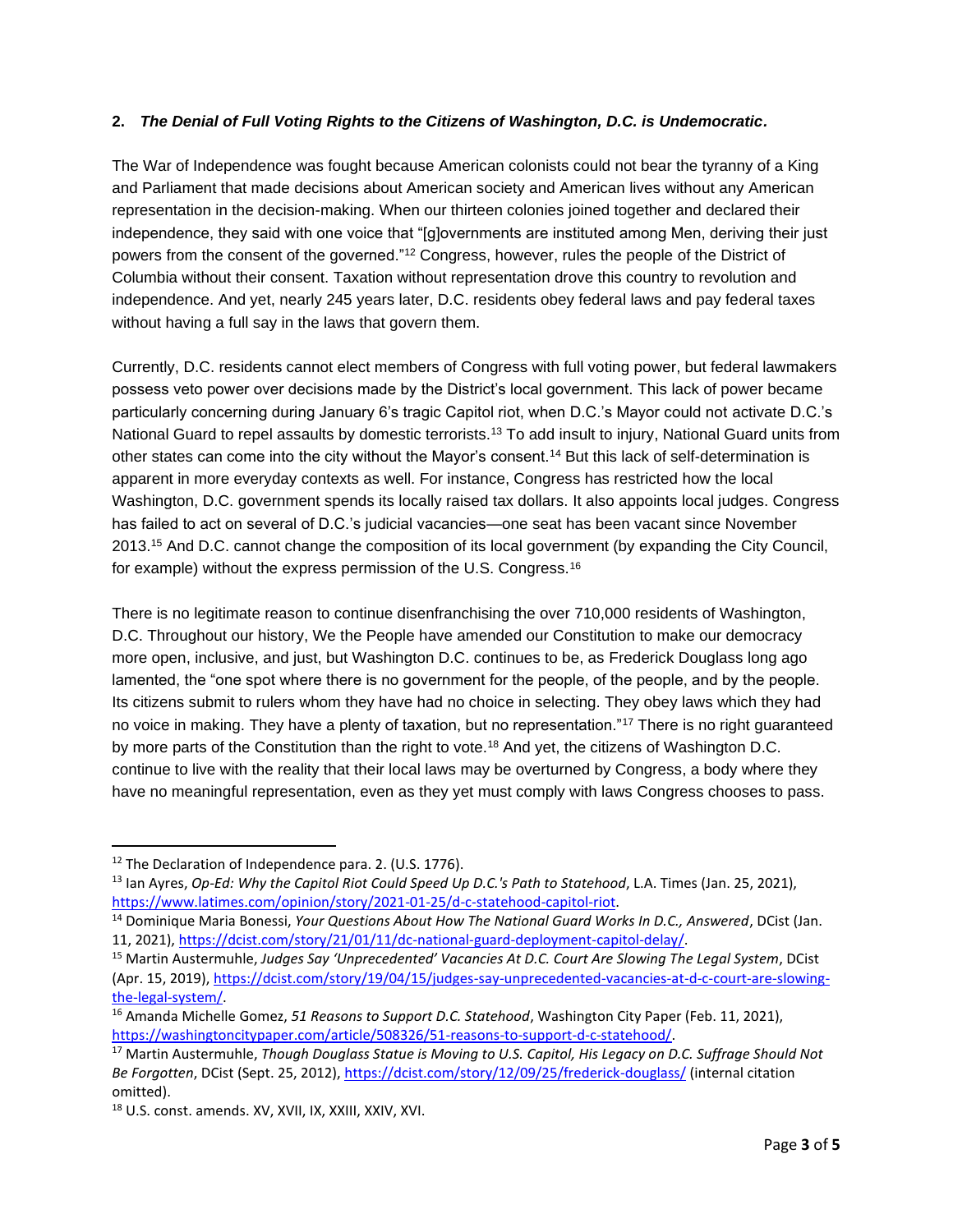This double denial of democracy leaves resident of the District without a true voice in their affairs. No other democratic nation disenfranchises its capital residents in this manner. 19

Despite some limited progress, such as the Twenty-Third Amendment, which granted D.C. residents the right to vote in presidential elections, D.C.'s appalling exclusion from the basic democratic rights that Americans elsewhere take for granted continues to this day.

## **3.** *Suppressing the Voting Power of Washington, D.C. Residents is Rooted in White Supremacy.*

D.C.'s lack of statehood represents a refusal to treat people of color as equal citizens deserving of dignity, political self-determination, and representation in national affairs. The shameful disenfranchisement of D.C.'s citizens of color goes back to Reconstruction. In 1867, Congress overrode a presidential veto in order to grant all adult male citizens in D.C.—including African American men—the right to vote.<sup>20</sup> However, as Black political power increased, so too did white supremacist backlash. In response to racist pressure, in 1874, Congress placed three presidential commissioners in charge of the District, leaving its residents no voice or representation.<sup>21</sup> Some southern members of Congress insisted that after "the negroes came into this district," Congress was right to "deny the right of suffrage entirely to every human being" rather than give Black people a say in their affairs.<sup>22</sup>

To this day, opponents of D.C. statehood dehumanize the residents who live, work, raise families, and contribute to the community in our capital city, nearly a majority of whom are Black, insisting that the people of Washington D.C. are not "real people"<sup>23</sup> and would not form a "well-rounded working class state."<sup>24</sup> The denial of democracy in Washington D.C. represents many things, including the refusal to treat Black people as equal citizens deserving of dignity, respect, and a voice in their affairs. Providing D.C. statehood would be an important step towards addressing our long history of racial injustice and exclusion.

#### **Conclusion**

D.C. residents contribute to our national society in a myriad of ways—they pay taxes, they serve in the military, and so much more. They outnumber the residents of both Wyoming and Vermont—two states Congress admitted into the Union by simple legislation. And yet, unlike the citizens of Wyoming and Vermont, D.C. residents cannot elect members of Congress with full voting power or have full control over

<sup>20</sup> Andrew Glass, *Congress Expands Suffrage in D.C. on Jan. 8, 1867*, Politico (Jan. 8, 2008),

<https://www.aclu.org/news/voting-rights/d-c-statehood-is-a-racial-justice-issue/> (internal citation omitted). <sup>23</sup> Sarah Jones, *Actually, D.C. Is Full of 'Real People,'* N.Y. Magazine (July 1, 2020),

<sup>19</sup> Mark Joseph Stern, *The Constitution Isn't the Obstacle to D.C. Statehood*, Slate (Sept. 19, 2019), [https://slate.com/news-and-politics/2019/09/dc-statehood-hearing-constitution-republicans.html.](https://slate.com/news-and-politics/2019/09/dc-statehood-hearing-constitution-republicans.html)

[https://www.politico.com/story/2008/01/congress-expands-suffrage-in-dc-on-jan-8-1867-007771.](https://www.politico.com/story/2008/01/congress-expands-suffrage-in-dc-on-jan-8-1867-007771)

<sup>21</sup> Kate Masur, *Capital Injustice*, N.Y. Times (Mar. 28, 2011),

[https://www.nytimes.com/2011/03/29/opinion/29masur.html.](https://www.nytimes.com/2011/03/29/opinion/29masur.html)

<sup>22</sup> Adriel I. Cepeda Derieux, *D.C. Statehood is a Racial Justice Issue*, ACLU (July 27, 2020),

[https://nymag.com/intelligencer/2020/07/the-opposition-to-washington-d-c-statehood-is-racist.html.](https://nymag.com/intelligencer/2020/07/the-opposition-to-washington-d-c-statehood-is-racist.html)

<sup>24</sup> Joshua Keating, *The Case Against D.C. Statehood Hasn't Changed Since Marion Barry*, Slate (June 26, 2020), [https://slate.com/news-and-politics/2020/06/dc-statehood-tom-cotton-vote.html.](https://slate.com/news-and-politics/2020/06/dc-statehood-tom-cotton-vote.html)